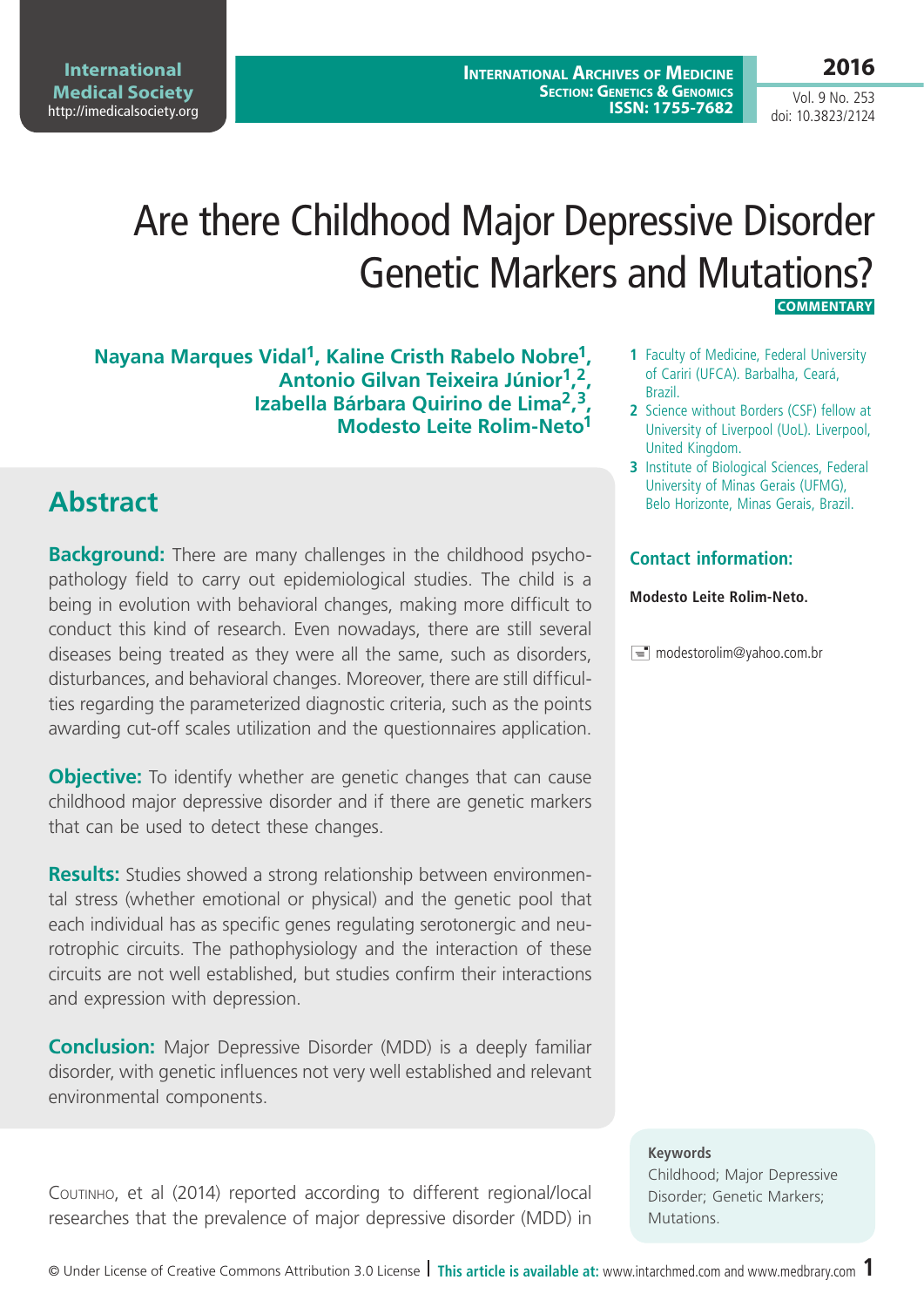**International Archives of Medicine SECTION: GENETICS & GENOMICS ISSN: 1755-7682**

Vol. 9 No. 253 doi: 10.3823/2124

**2016**

Brazil in children and adolescents is estimated about 3.55% to 45.7% of this population, and the higher percentage was found in the Southeast. During childhood, practically there is no sexual difference sexual between the genders, with the male-female ratio 1:1. On the other hand, in adolescents, the prevalence was higher than in females, 1:2.

The risk of MDD increases with the age, reaching 20% at 18 years-old. Psychiatric diseases usually present associated with other diseases and depending on the studied reference, 14% to 39% of young people have a depressive disorder in association with another psychiatric disease. The most common associated diseases with depression are the anxiety disorder, followed by disruptive behavior, attention deficit hyperactivity disorder (ADHD) and substance use disorder (CIVIDANES et al, 2014).

MDD is a deeply familiar disorder, with genetic influences not very well established and relevant environmental components. The environmental interference includes dysfunctional families, paternal figure change, parent loss, physical abuse, negligence, social isolation, social support absence, domestic and community violence exposure, and low socioeconomic status (Luby et al., 2014; Slavich et al, 2014).

Luby et al, (2014), evaluated the relationship between the Preschool Depression Syndrome (PDS), usually occurring in children from 3 to 6 years old, and the development of MDD at ages above 6 years and in adolescents; They concluded that PDS is an important risk factor associated mainly with one or more of the aforementioned situations.

The depressive disorder pathophysiological mechanisms have not been fully elucidated yet. They are multifactorial, as already described, and have biological, environmental and genomic components. Slavich et al, (2014), argue that interpersonal stress and social rejection can act as biological reactions trigger, promoting changes in the immune system, leading to inflammation and therefore the proinflammatory cytokines production. These cytokines, in turn, promote behavioral changes such as social isolation, fatigue, sad mood, psychomotor retardation, among others.

After performing studies with the human genome, Wilson et al, (2014) argue that most psychiatric disorders are strongly heritable, although the degree of this genetic influence is not yet known.

In the last decade, the genetic and environmental interaction identification has led to an intense debate aiming to clarify the limits of this interaction. Rocha et al. (2015) tested if the relationship between childhood maltreatment and a subsequent depressive episode was influenced by the 5-HTTLPR genotype. This study suggests that the aforementioned genotype has an important role in the relation between the abuse in childhood and the subsequent episodes of depression in youth.

GUTIERREZ et al, (2015) highlight the genetic and childhood maltreatment role as risk factors for MDD development. Childhood maltreatment experiences are related to mental disorders, possibly with specific gene effects influencing and stimulating the initial traumatic event.

Results confirm the MDD increased risk due to childhood maltreatment is modified by the variation of both genes SERT and BDNT. The individual evaluation of these genes with maltreatment showed no relevance. The three-way action (environment vs. gene 1 vs. gene 2) had the higher influence in the adulthood MDD development (GUTIERREZ et al., 2015).

Individuals carrying both the SERT/S allele as BDNF/Met allele seem to be the most vulnerable group to the childhood maltreatment impacts and the depression development both in adults and in adolescents. The BDNF presence with only one Met+ allele was statistically related to refractory cases progressing to MDD. (GUTIERREZ et al, 2015; KUDINOVA et al, 2015; FRODL et al, 2014; CROSS-FUENTES et al, 2014.).

MDD development both in adolescence and in adulthood depends on the interaction between the environment (represented by the trauma developed during childhood) and the complex interaction of a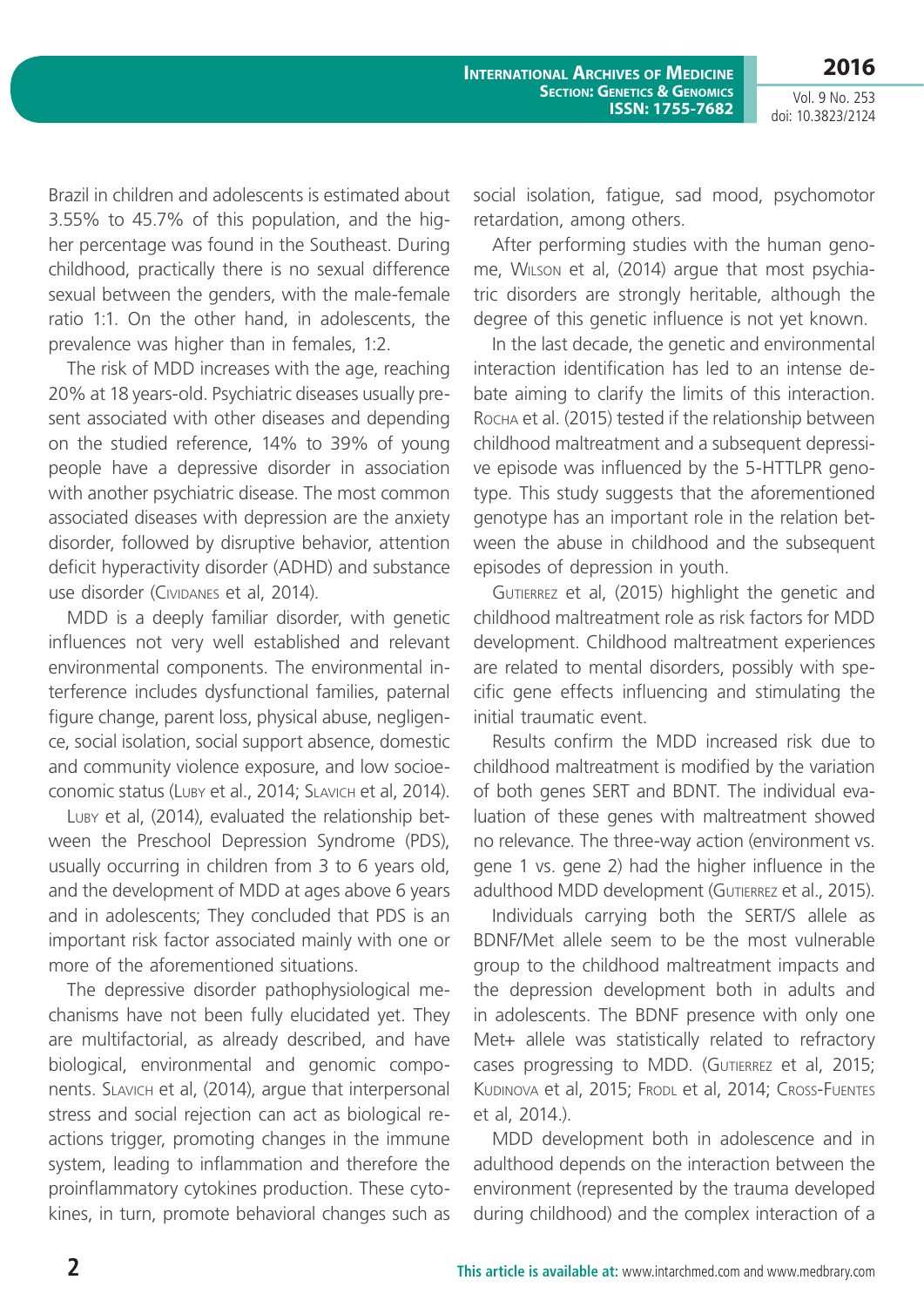**International Archives of Medicine SECTION: GENETICS & GENOMICS ISSN: 1755-7682**

Vol. 9 No. 253 doi: 10.3823/2124

**2016**

high plasticity genes number (Gutiérrez et al., 2015; KUDINOVA et al., 2015; FRODL et al., 2014; Cruz-Fuentes et al., 2014).

PEYROT et al., (2014) describe the polygenic risk score presence as a group of genes that would act together predisposing psychiatric diseases, particularly MDD. It reveals that direct genetic effects are greater in the presence of childhood trauma, but individuals with high polygenic risk score are the most vulnerable groups to depressogenic effects in childhood.

Increased exposure to serious adverse disorders in childhood have been linked to smaller sizes of leukocytes telomeres in adults, suggesting accelerated cellular aging. Serious physical or emotional disorders in childhood cause biological sequelae leading to the shortening of telomeres and premature cell aging which predisposes to the development of the major depressive disorder (CHEN et al., 2014; GOTLIB et al., 2014). **Table 1** abstracts some results of the cited studies on the interaction between gene and environment.

High-risk familiar groups also have hormonal disturbances related to the hypothalamic-pituitaryadrenal axis. Depressed mothers' children have shorter telomeres than non-depressed mothers'. In addition to their greater stress with increased serum levels of cortisol (FOLAND-Ross et al., 2014; GOTLIB et al., 2014).

Studies suggest structural changes in the left hippocampus and in the dentate gyrus may be present before the depression onset in adults, during adolescence, and such changes are correlated with the 5-HTTLPR gene and depression presence. These structural findings are important as markers and they can indicate the most susceptible groups (LITTLE et al., 2014; Fropl et al., 2014).

MDD in childhood goes beyond social and psychological issues and may also be involved in the development of organic pathologies. MDD in childhood is not associated with a good cardiovascular profile with a risk of cardiovascular disease in adolescence. Treatment and early identification of vulnerable groups for MDD in childhood can be a strategy to reduce the cardiovascular disease incidence in adults (Rottenberg et al., 2014).

Still aiming to associate specific genes with the presence of mood disorders and suicidal behavior, MULLINS et al. (2014) conducted a cohort study evaluating the German and English studies data of patients who had been previously assessed for common genetic variation in these two aforementioned pathologies. However, in the end of the study, there were not enough evidence to support their hypothesis, the existence of a common gene to these two diseases.

Studies showed a strong relationship between environmental stress (whether emotional or physi-

| <b>Studies</b>                                                               | <b>Results</b>                                                                                                                                                                        |
|------------------------------------------------------------------------------|---------------------------------------------------------------------------------------------------------------------------------------------------------------------------------------|
| Rocha, et al., (2015)                                                        | The relationship between abuse in childhood and subsequent depressive episode                                                                                                         |
| American Journal Of Psychiatry                                               | were influenced by the 5-HTTLPR genotype.                                                                                                                                             |
| Gutiérrez et al., (2015)<br>Journal Of Psychiatry & Neuroscience             | Individuals who carry both the SERT S allele and the BDNF Met allele showed to be<br>the most vulnerable group to the impact of childhood maltreatment and depression<br>development. |
| Peyrot, ET al., (2014)<br>The British Journal Milaneschinal Of<br>Psychiatry | Describes polygenic risk score as a vulnerability factor for groups exposed to the<br>depressant effects in childhood.                                                                |
| Chen, et al., (2014)                                                         | Relates the smaller size of the telomeres with exposure to serious adverse disorders                                                                                                  |
| Journal Of Affective Disorders                                               | in childhood, MDD predisposition in prone adults.                                                                                                                                     |
| Gotlib, et al., (2014)                                                       | Depressed mothers' children have shorter telomeres than non-depressed mothers'                                                                                                        |
| Molecular Psychiatry                                                         | children and they also have higher stress with increased cortisol levels.                                                                                                             |

**Table 1.** Studies on the interaction between gene and environment.